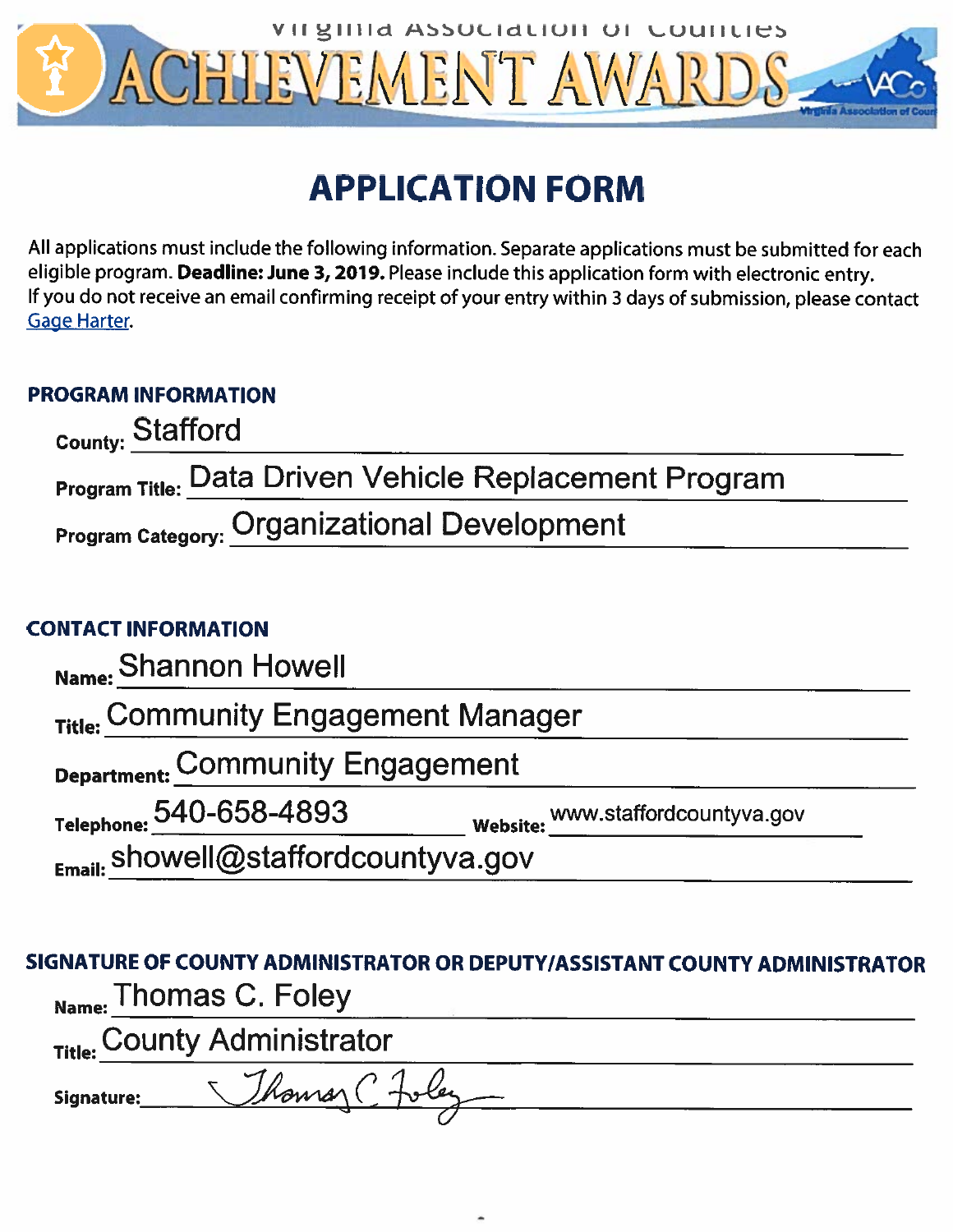#### **1. Program Overview**

Stafford County Government has implemented a new Vehicle Replacement Program that uses data and objective criteria to score and determine a vehicle's need and placement. Previously, departments purchased vehicles for their particular needs and kept the vehicle for its entire lifespan. A cross-departmental Vehicle Replacement Committee was formed to analyze and evaluate the current inventory of vehicles owned by the County. The committee interviewed staff within various departments that utilize County vehicles to assess their needs. They devised a process and procedure to score all the vehicles on multiple criteria, including mileage, anticipated mileage, fiscal year costs, upcoming costs and the age of the vehicle. The new program, which excludes public safety vehicles and Utilities vehicles, consolidates vehicles into a vehicle pool, instead of individual departmental vehicles, and plans for the usefulness of the vehicle for every stage of its life. Vehicles are purchased based on the criteria with a focus on maximizing their usefulness. Trucks are specifically purchased with the capability of eventually being reprogrammed and then utilized to support Parks, Recreation, and Community Facilities work. Cars are being phased out, with a focus on the purchase of small SUVs which are more versatile in use. The newly developed procedure stipulates that the full inventory of vehicles will be reviewed yearly by the committee to make sure they are adhering to the plan.

#### **2. The Problem or Need for the Program**

Stafford County, VA Stafford County had a fleet of vehicles, purchased from the General Fund, that were aging and not being utilized to their fullest potential. Individual departments had purchased vehicles based on need and for their particular uses. This approach did not fully analyze future utilization or repurposing of the vehicles. Fourteen vehicles were older than fourteen years, with some being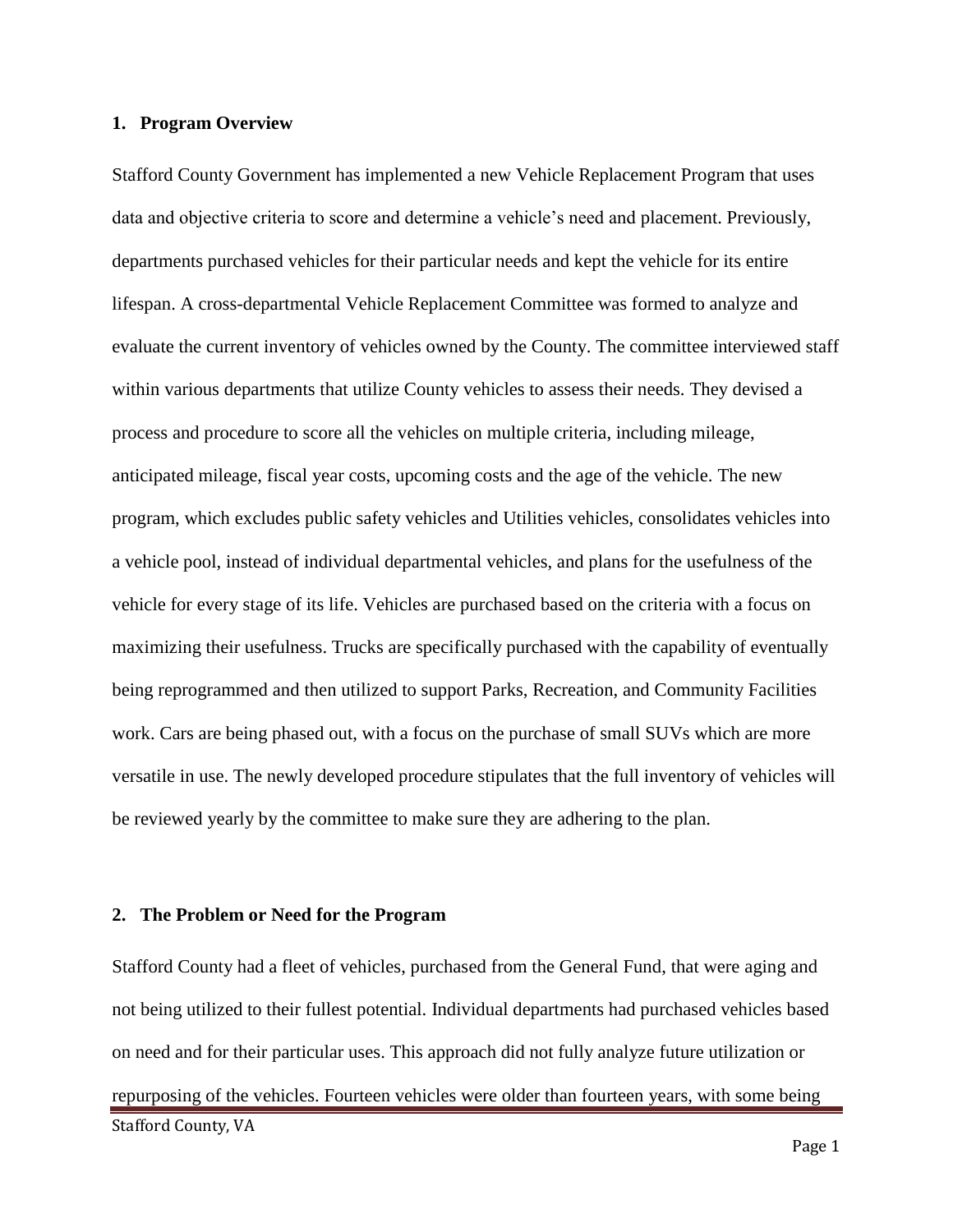20 years old, and many of those had low mileage. Previously, cars with low mileage were kept regardless of their use. This was partially due to the economic downturn and the subsequent lack of funding for new vehicles. The older fleet vehicles lacked more modern safety options and fuel efficiency. As well, the cost of repairing older vehicles was starting to outweigh the value. Some of the vehicles in the fleet were not being used because they were the oldest and staff felt unsafe. Some departments had vehicles that only averaged 5,000 miles a year. The Budget Office determined one of the challenges was that vehicles had been purchased for individual departmental purposes and not with a data-driven, system-wide vehicle replacement plan.

#### **3. How Program Fulfilled Awards Criteria**

- **a.** Innovation This program was innovative because it was created from scratch by the Vehicle Replacement Committee, made up of County employees. The Budget Office determined there had to be a more efficient and data driven way to facilitate the vehicle program. The committee created a program that used a multi-pronged approach to meet the needs of the all-County users. The entire program focused on a vehicle having multiple uses during its lifespan and having certain capabilities that provide opportunity for repurposing through its lifecycle. This was a completely different approach to purchasing vehicles for Stafford County. It was innovative because it resulted in changing the profile of the vehicles within the fleet; saving money and cutting vehicles from the fleet that were a drain on the program and departmental budgets.
- **b.** Partnering The Budget Office could not have completed this transformation without the buy-in and partnership from various Stafford County departments as well as Fleet Services, which manages County vehicles for both County Government and Schools.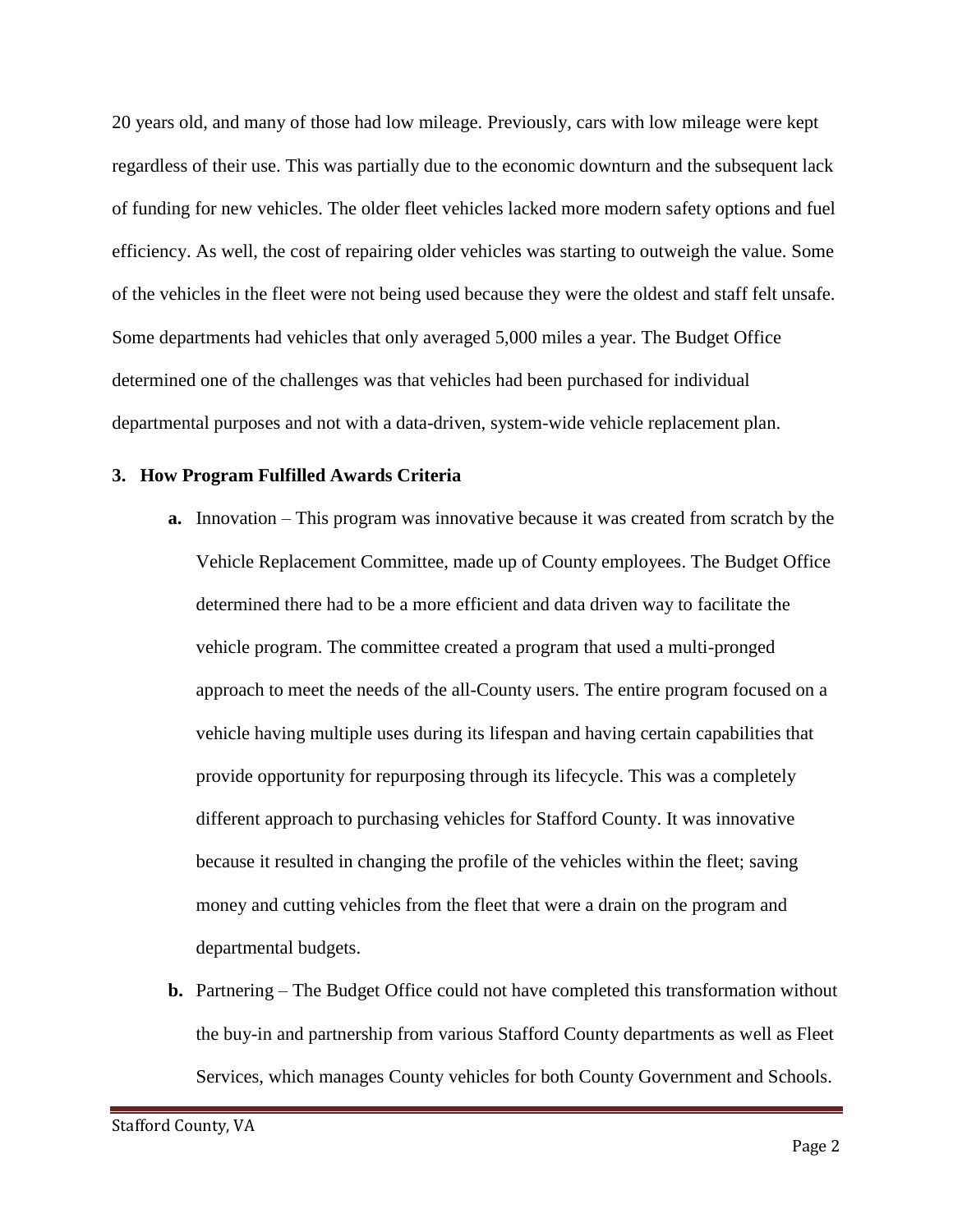Members of the Budget team partnered with Public Works, Parks, Recreation and Community Facilities, Risk Management and Fleet Services personnel to evaluate the program, streamline procedures and processes, create recommendations for the newly revamped program and develop a timeline for implementation. Without this partnership, it is doubtful the Budget Office could have compelled departments to change over to a system which reduced their control of their own vehicles.

**c.** Model for Other Localities – This program is perfect for other communities to model. First of all, it is a great blueprint for how to collaborate for an organization-wide impact. A committee of rank-and-file employees, those who had the strongest knowledge of needs, was established to design this very important program. The group was very clear in its mission and purpose and did an excellent job of communicating this to other departments and gaining their cooperation in the program. They were also very detailed and organized in creating a charter for the committee and a plan for the Vehicle Replacement Program as well as a procedure for how to determine the value of a vehicle. All three of these items are attached as appendices at the end of this nomination. The steps for the program are very clearly laid out for others to replicate and personalize.

#### **4. Description of the Program**

Before the advent of the vehicle replacement program, individual departments purchased their own vehicles for their particular uses and kept those vehicles for the entirety of their usage in Stafford County. Some cars were as old as 20 years and had low mileage. Some cars were sitting in the car fleet and no one was using them because they were old. The question became what should Stafford do with cars that were not being utilized to their fullest that were perfectly good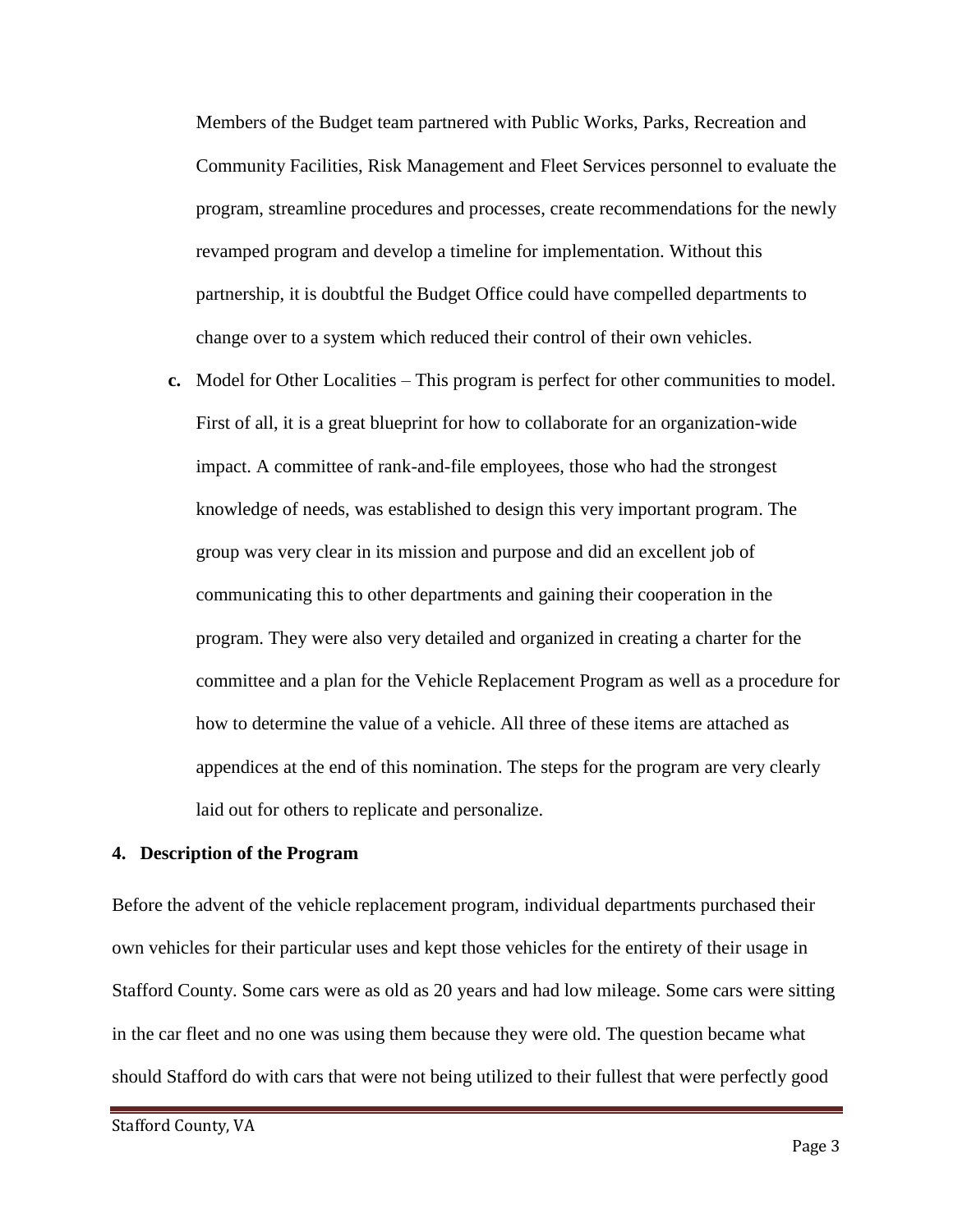cars with low mileage? The answer became that every car should be reviewed annually and should be purchased with a plan in place to maximum its usefulness for every year of its life.

#### **Vehicle Replacement Committee**

The Budget Office initially recognized the issue with the cars and decided there had to be a better way. They helped form a Vehicle Replacement Committee. The committee consisted of members from Budget and the departments who used the most vehicles – Public Works, Risk Management and Parks, Recreation, and Community Facilities, plus a representative from Fleet Services, the entity that maintains the cars. The committee devised a mission – to identify nonpublic safety vehicles that will be targeted for replacement or reassignment, as well as those that should be removed from service. The committee has the responsibility to review all non-public safety vehicles purchased each year from the General Fund. The committee provides a final report to the Chief Financial Officer (CFO) who approves the recommendations and authorizes the replacements. The committee also has the responsibility to annual review the Vehicle Replacement Procedure to see if it needs amending, notify department heads when the committee will meet and give departments the opportunity to document their unique needs and request that departments provide additional info and supporting documentation. The group decided to convene at least two times per year.

#### **The Process**

The committee devised a rating system based upon current mileage, anticipated mileage for the upcoming year, fiscal year repair costs, upcoming costs and the age of the vehicle. There were three possible scores for each category. The certified mechanics at Fleet Services inspected each vehicle and immediately flagged four vehicles to be removed from the pool.

The committee analyzed the resulting scores and data and made recommendations to the CFO.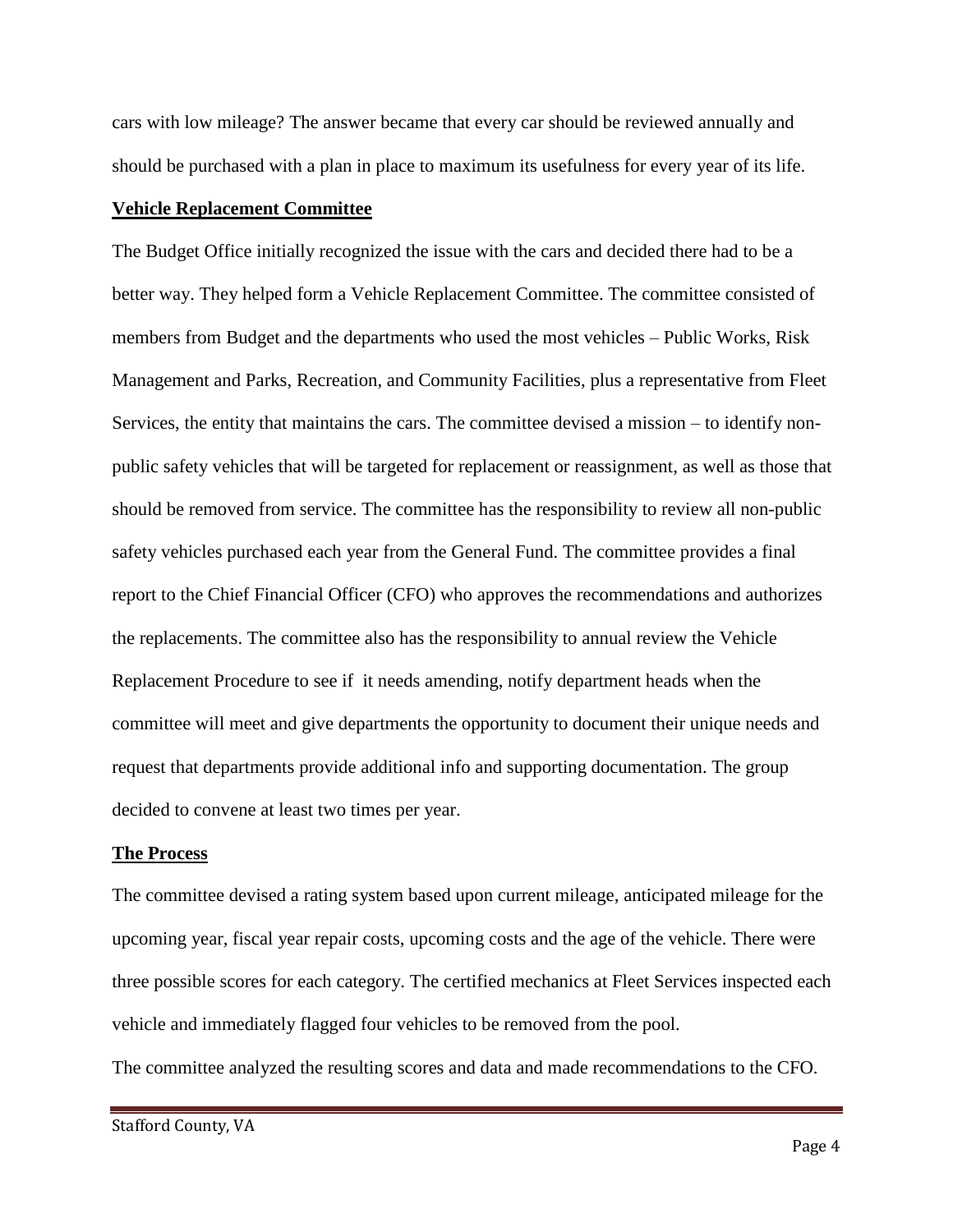The committee may make a recommendation that the vehicle is placed into the staff vehicle fleet for local travel. The committee may make further recommendations to move vehicles from departments that have limited mileage and needs to those with larger annual mileage requirements so that vehicles can be utilized over a greater time. All movement of vehicles was subject to the department director's approval.

The committee spent a significant amount of time meeting with department heads and members of departments to outline the process the committee had devised and to explain how the centralized program would benefit everyone in the long run. Without the cooperation of the departments, this effort would have failed.

The first sweep of the fleet resulted in removing 11 vehicles from the fleet, equating to a 10% reduction of the fleet. Seven vehicles were reprogrammed to different departments. The group proposed to replace 15 vehicles.

Moving forward, replacement vehicles will be selected with an end purpose in mind. All truck purchases, for example, require a minimum of options for standardization purposes: ¾ ton; fourwheel drive; and crew cabs for carrying multiple personnel. The end goal is for these trucks to be used for heavy duty purposes like the removal of snow at the end of their life, to maintain their usefulness. New vans must have: 15 passenger capacity; Americans with Disabilities Act compliancy; or be cargo vans that could later be used for mail or mechanics. Cars are being phased out in favor of small sport utility vehicles with four-wheel drive and four-doors.

#### **5. The Cost of the Program**

The initial cost of implementing the program is \$100,000 of ongoing funds and a one-time infusion of \$334,000 from the general fund. The committee expects to be able to inject money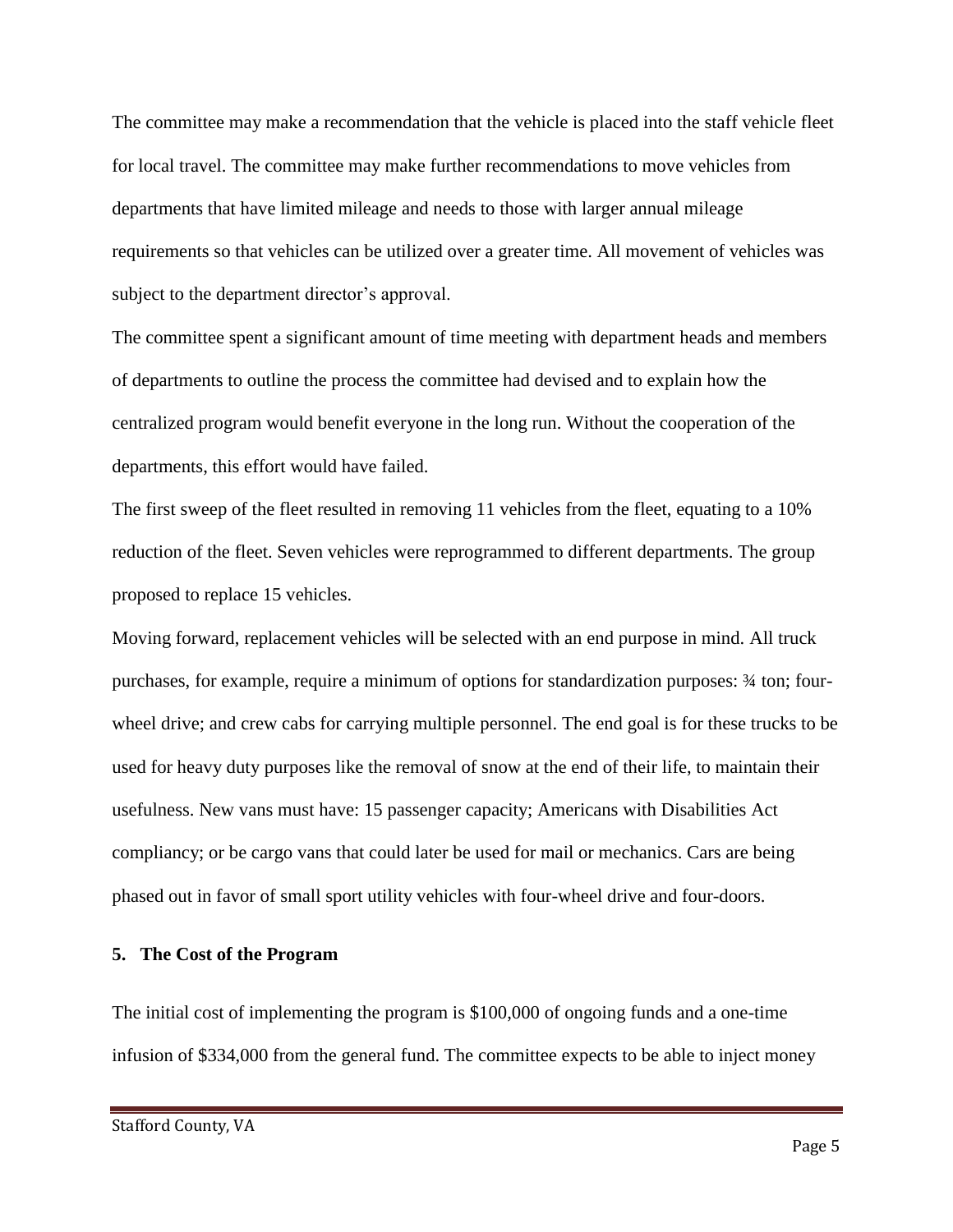from the sale of unwanted vehicles back into the program.

#### **6. Tangible Results or Measurable Outcomes of the Program**

The total fleet of 111 cars was reduced by 10% or 11 vehicles. The average age of the vehicles was raised – directly improving repair costs, reliability and streamlining usage. Cars were reprogrammed for more useful purposes. Most importantly, a yearly process was established to review the fleet to continue the process of weeding out vehicles that have come to the end of their life and usefulness and to find the next use of a vehicle depending on its age and mileage. And, this program was centralized based upon objective data and facts, instead of individual needs.

#### **7. Brief Summary**

Local government is structured in such a way that can lead to operating in silos, putting individual departmental needs first. In reality, pooling resources and needs can sometimes save money – as in insurance groups and car pools. Stafford's Vehicle Replacement Program is an efficient way of evaluating the usage and life of a vehicle, saving money on repairs and maintenance of unnecessary vehicles, increasing safety and constantly looking for a way of streamlining County needs. It is easily replicated and could be adapted for use in evaluating and reviewing other necessities of local government over and above vehicle replacement. This innovative way of scoring the usefulness of vehicles was created entirely by Stafford County staff and has instituted a process where once there was a random system. This also makes for more efficient and transparent use of taxpayer funds. For these reasons, the Stafford County Vehicle Replacement Program is worth of a Virginia Association of Counties 2019 Achievement Award.